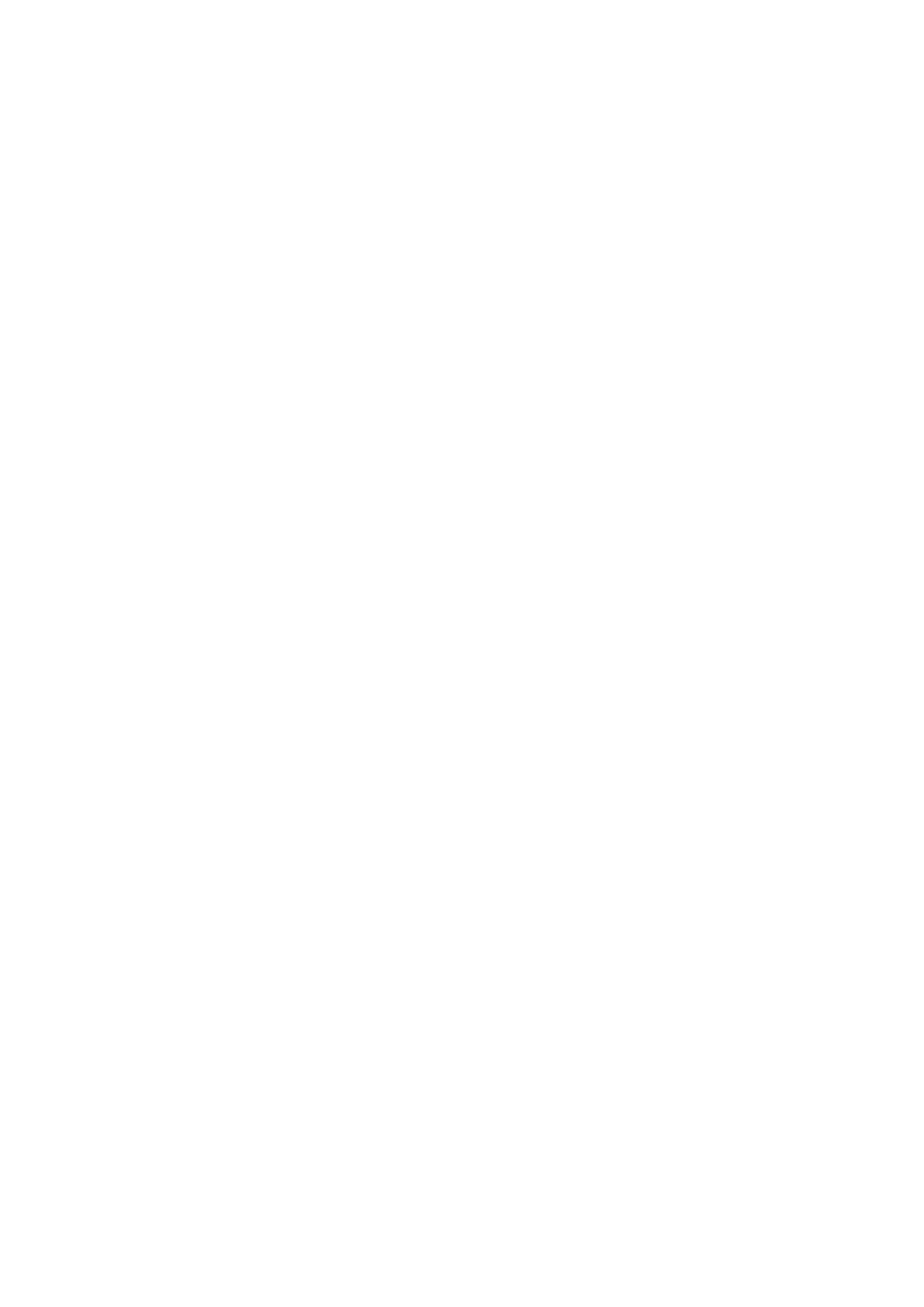| <b>INDICATOR</b>                                                                                                           | <b>DESCRIPTION</b>                                                                                                                                                                                                                                                                                                                                                                 |
|----------------------------------------------------------------------------------------------------------------------------|------------------------------------------------------------------------------------------------------------------------------------------------------------------------------------------------------------------------------------------------------------------------------------------------------------------------------------------------------------------------------------|
|                                                                                                                            | IMPACT: GGGI member countries move towards a model of green growth that simultaneously achieves poverty reduction, social inclusion, environmental sustainability, and economic growth.                                                                                                                                                                                            |
| Economic growth:                                                                                                           | Annual percentage growth rate of GDP at market prices based on constant local currency. Aggregates are based on constant 2005 US dollars. GDP is the sum of gross value added by all                                                                                                                                                                                               |
| GDP growth (annual %)                                                                                                      | resident producers in the economy plus any product taxes and minus any subsidies not included in the value of the products. It is calculated without making deductions for depreciation                                                                                                                                                                                            |
|                                                                                                                            | of fabricated assets or for depletion and degradation of natural resources. (Source: World Bank.)                                                                                                                                                                                                                                                                                  |
| Poverty reduction:                                                                                                         | Percentage of the population living on less than \$1.25 a day at 2005 international prices. As a result of revisions in PPP exchange rates, poverty rates for individual countries cannot be                                                                                                                                                                                       |
| Poverty headcount ratio at \$1.25 a day (% of population)                                                                  | compared with poverty rates reported in earlier editions. (Source: World Bank)                                                                                                                                                                                                                                                                                                     |
| Social inclusion:                                                                                                          | The Gender Inequality Index is a proxy for the position of women in over 150 countries and provides insights into gender gaps in major areas of human development. It includes compos-                                                                                                                                                                                             |
| Gender Inequality Index score                                                                                              | ite indicators that measure gender inequalities in reproductive health, empowerment and economic status. (Source: UNDP)                                                                                                                                                                                                                                                            |
| Climate change:                                                                                                            | This indicator measures country greenhouse gas emissions per capita, covering six gases including carbon dioxide, methane, nitrous oxide, hydrofluorocarbons, perfluorocarbons and                                                                                                                                                                                                 |
| Total GHG emissions per capita (including due to land use                                                                  | sulfur hexafluoride. Data on CO2 includes emissions from energy, cement manufacture and land-use changes. (Source: World Resources Institute)                                                                                                                                                                                                                                      |
| changes)                                                                                                                   |                                                                                                                                                                                                                                                                                                                                                                                    |
| Green cities:                                                                                                              | Average of the percentage of a country's population exposed to PM 2.5 levels at the World Health Organization's different air quality guidelines (10, 15, 25 and 35 micrograms/m3).                                                                                                                                                                                                |
| % of population exposed to PM2.5 levels exceeding recom-                                                                   | (Source: Environmental Performance Index / Yale)                                                                                                                                                                                                                                                                                                                                   |
| mended levels                                                                                                              |                                                                                                                                                                                                                                                                                                                                                                                    |
| Energy:                                                                                                                    | Percentage of total electricity production from renewable sources, including geothermal, solar, tides, wind, biomass and biofuels, and excluding hydroelectric. (Source: World Bank)                                                                                                                                                                                               |
| % of total electricity production from renewable sources                                                                   |                                                                                                                                                                                                                                                                                                                                                                                    |
| Land use:                                                                                                                  | Forest area is land under natural or planted stands of trees of at least 5 meters in situ, whether productive or not, and excludes tree stands in agricultural production systems (for exam-                                                                                                                                                                                       |
| Forest area as a % of total land area                                                                                      | ple, in fruit plantations and agroforestry systems) and trees in urban parks and gardens. (Source: World Bank)                                                                                                                                                                                                                                                                     |
| Water:                                                                                                                     | Annual freshwater withdrawals refer to total water withdrawals, not counting evaporation losses from storage basins. Withdrawals also include water from desalination plants in                                                                                                                                                                                                    |
| Annual freshwater withdrawals as a % of total internal fresh-                                                              | countries where they are a significant source. Withdrawals can exceed 100 percent of total renewable resources where extraction from nonrenewable aquifers or desalination plants                                                                                                                                                                                                  |
| water resources                                                                                                            | is considerable or where there is significant water reuse. Withdrawals for agriculture and industry are total withdrawals for irrigation and livestock production and for direct industrial                                                                                                                                                                                        |
|                                                                                                                            | use (including withdrawals for cooling thermoelectric plants). Withdrawals for domestic uses include drinking water, municipal use or supply, and use for public services, commercial                                                                                                                                                                                              |
|                                                                                                                            | establishments, and homes. Data are for the most recent year available for 1987-2002. (Source: World Bank)                                                                                                                                                                                                                                                                         |
| Adaptation:                                                                                                                | The ND-GAIN index summarizes a country's vulnerability to climate change and other global challenges in combination with its readiness to improve resilience. Vulnerability measures a                                                                                                                                                                                             |
| Global Adaptation Index score                                                                                              | country's exposure, sensitivity and capacity to adapt to the negative effects of climate change. ND-GAIN measures overall vulnerability by considering six life-supporting sectors - food,                                                                                                                                                                                         |
|                                                                                                                            | water, health, ecosystem service, human habitat, and infrastructure. Readiness measures a country's ability to leverage investments and convert them to adaptation actions. ND-GAIN                                                                                                                                                                                                |
|                                                                                                                            | measures overall readiness by considering three components - economic readiness, governance readiness and social readiness. (Source: University of Notre Dame)                                                                                                                                                                                                                     |
| <b>Environmental policies:</b>                                                                                             | The Environmental Performance Index indicates how well countries perform on high-priority environmental issues in two broad policy areas: protection of human health from environ-                                                                                                                                                                                                 |
| Environmental Performance Index score                                                                                      | mental harm and protection of the environment. (Source: Environmental Performance Index / Yale)                                                                                                                                                                                                                                                                                    |
|                                                                                                                            | OUTCOME 1: Strengthened national, sub-national, local green growth planning, financing, and institutional frameworks                                                                                                                                                                                                                                                               |
|                                                                                                                            |                                                                                                                                                                                                                                                                                                                                                                                    |
| 1.1 Number of green growth policies adopted by governments<br>with GGGI's support                                          | This indicator reflects the extent to the GGGI policy advice and recommendations delivered under Strategic Output 1.1 are being taken up by partner governments. Green growth policies                                                                                                                                                                                             |
|                                                                                                                            | encompass any formal decision by governments that promotes green growth. Examples include: national, sub-national or local government strategies, plans or policies; sectoral strategies,<br>plans or policies; government budget allocation or project investment decisions; changes to existing laws or administrative rules; and new or changed institutional arrangements.     |
|                                                                                                                            |                                                                                                                                                                                                                                                                                                                                                                                    |
| 1.2 Extent to which green growth is integrated into govern-<br>ment policies and likely to lead to transformational change | This qualitative indicator describes the extent to which green growth has been embedded into partner government policies and policy processes under Strategic Outcome 1.1 and the<br>likelihood of these policies leading to transformational change. The indicator will be assessed via a scorecard issued to projects when they report an achieved outcome that contributes      |
|                                                                                                                            | to Strategic Outcome 1.1. The scorecard will assess the presence of the following: (1) policy objectives that are consistent with the objectives of green growth; (2) allocation of resources                                                                                                                                                                                      |
|                                                                                                                            | to implement the policy; (3) clear implementation arrangements to achieve policy objectives; (4) arrangements for ongoing monitoring and review of policy effectiveness; (5) policy                                                                                                                                                                                                |
|                                                                                                                            | features enhancing the likelihood of transformational change. The extent to which each a YES, PARTIAL and NO response. Policy features enhancing the likelihood of transformational                                                                                                                                                                                                |
|                                                                                                                            | change relate to: (a) scale of the policy intervention; (b) replicability of parts or all of the policy; (c) innovations that can lead to wider, accelerated or sustained changes; (d) whether the                                                                                                                                                                                 |
|                                                                                                                            | policy leverages results from other policies or programs. A scorecard template will be finalized by the end of 2015 for deployment in Q1 2016; the methodology described here is a draft                                                                                                                                                                                           |
|                                                                                                                            | and may be refined further in the final template.                                                                                                                                                                                                                                                                                                                                  |
| 1.3 Proportion of policies supported by GGGI that address                                                                  | This indicator describes the extent to which green growth policies adopted by governments move towards the model of green growth espoused in the Strategic Plan - ie: ones that                                                                                                                                                                                                    |
| three or more elements of green growth, namely economic                                                                    | simultaneously address economic growth, environmental sustainability, poverty reduction and social inclusion. It reflects the degree to which GGGI has been successful in advocating                                                                                                                                                                                               |
| growth, environmental sustainability, poverty reduction and                                                                | such a model, noting that ultimately the result is a product of decisions by our partner governments. The indicator will be assessed via a scorecard issued to projects when they report an                                                                                                                                                                                        |
| social inclusion                                                                                                           | achieved outcome that contributes to Strategic Outcome 1.1. The scorecard will outline the criteria and standards by which assessors can judge how many of the four 'elements' of green                                                                                                                                                                                            |
|                                                                                                                            | growth have been addressed. A scorecard template will be developed by the end of 2015 for deployment in Q1 2016.                                                                                                                                                                                                                                                                   |
|                                                                                                                            | OUTPUT 1: Demand driven technical advisory, knowledge development and private sector solutions offered on the ground for pro-poor green growth interventions                                                                                                                                                                                                                       |
| 1.1 Number of advisory outputs that inform the development                                                                 | Advisory outputs include technical studies, analytical tools, strategies, plans or roadmaps. The indicator will be assessed by aggregating all relevant outputs identified in approved proj-                                                                                                                                                                                       |
| of government green growth policies.                                                                                       | ect logframes which were successfully delivered during the reporting period.                                                                                                                                                                                                                                                                                                       |
| 1.2 Outputs are developed in a way that seek to simultane-                                                                 | This indicator tracks how well GGGI is mainstreaming all elements of green growth as defined in the Strategic Plan - namely, economic growth, environmental sustainability, poverty                                                                                                                                                                                                |
| ously address economic growth, environmental sustainability,                                                               | reduction and social inclusion - into the development of its outputs. For 2015 and 2016, this indicator will be measured through a milestone-based approach, focusing on a sequence of                                                                                                                                                                                             |
| poverty reduction and social inclusion.                                                                                    | key internal reforms necessary to ensure we are adequately addressing this issue. For 2015, the proposed milestone is to pilot the integration of safeguards, poverty reduction and social                                                                                                                                                                                         |
|                                                                                                                            | inclusion issues into our Country Planning Frameworks and ensure agreed actions are implemented. For 2016, the proposed milestone is to ensure that safeguards, poverty reduction                                                                                                                                                                                                  |
|                                                                                                                            | and social inclusion are adequately considered and addressed in all new projects before being approved for implementation.                                                                                                                                                                                                                                                         |
|                                                                                                                            |                                                                                                                                                                                                                                                                                                                                                                                    |
| <b>OUTCOME 2: Increased green investment flows</b>                                                                         |                                                                                                                                                                                                                                                                                                                                                                                    |
| 2.1 Total volume of financing catalyzed with GGGI support                                                                  | This indicator reflects the amount of finance catalyzed towards green growth in partner countries where GGGI had a supporting role. The indicator result will be disaggregated by public                                                                                                                                                                                           |
| (disaggregated by public and private)                                                                                      | and private finance. Targets are cumulative and measured from a baseline year of 2014. Private finance refers to non-public sources such as banks (excluding MDBs or RDBs), private                                                                                                                                                                                                |
|                                                                                                                            | companies, private or company pension funds, NGO money, CDM financing, voluntary carbon credit market, insurance companies, private savings, family money, entrepreneurs' own                                                                                                                                                                                                      |
|                                                                                                                            | capital and sovereign wealth funds. It includes all types such as equity, debt and guarantees. Public finance refers to financial resources from donors and partner governments, devel-<br>opment agencies, MDBs, RDBs. It excludes Sovereign Wealth Funds, private banks and other private finance defined in 'private finance'. Finance is catalyzed when the use of funds for a |
|                                                                                                                            | specific green growth objective leads to additional funds to be applied for that objective than would otherwise have been the case. Catalyzed resources could be: upfront co-financing                                                                                                                                                                                             |
|                                                                                                                            | (i.e. resources committed to the project from the private sector at the time of project approval); subsequent co-financing (i.e. resources committed after the project has been approved                                                                                                                                                                                           |
|                                                                                                                            | or commenced implementation).                                                                                                                                                                                                                                                                                                                                                      |
| 2.2 Number of instances where member countries successfully                                                                | This indicator measures how successful GGGI has been in facilitating access to finance for green growth investments, which should then enable finance to be mobilized (Outcome                                                                                                                                                                                                     |
| gain new access to financing sources (eg: Green Climate Fund)                                                              | 2.1). This could be as the result of different types of assistance provided by GGGI, such as: (1) assistance with development of bankable projects which are then taken up by private or                                                                                                                                                                                           |

with GGGI support.

multilateral development banks for financing; (2) development of domestic financing mechanisms for green growth, such as the People's Survival Fund in the Philippines or the Climate

|                                                                                                    | Resilient Green Economy mechanism in Ethiopia; (3) access to international sources of financing, such as the Green Climate Fund; (4) development of green growth policies which result                                                                                                                                                                                                                                                                                                                                                               |
|----------------------------------------------------------------------------------------------------|------------------------------------------------------------------------------------------------------------------------------------------------------------------------------------------------------------------------------------------------------------------------------------------------------------------------------------------------------------------------------------------------------------------------------------------------------------------------------------------------------------------------------------------------------|
|                                                                                                    | in budget appropriations for implementation through partner government budget processes.                                                                                                                                                                                                                                                                                                                                                                                                                                                             |
| 2.3 Proportion of investments supported by GGGI that                                               | See description for Outcome 1.3 above                                                                                                                                                                                                                                                                                                                                                                                                                                                                                                                |
| address three or more elements of green growth, namely eco-                                        |                                                                                                                                                                                                                                                                                                                                                                                                                                                                                                                                                      |
| nomic growth, environmental sustainability, poverty reduction                                      |                                                                                                                                                                                                                                                                                                                                                                                                                                                                                                                                                      |
| and social inclusion                                                                               |                                                                                                                                                                                                                                                                                                                                                                                                                                                                                                                                                      |
|                                                                                                    | OUTPUT 2: Inclusive green growth plans, strategies and investment plans are converted into implementable actions                                                                                                                                                                                                                                                                                                                                                                                                                                     |
| 2.1 Number of advisory outputs developed to inform decisions<br>on green growth investment         | Advisory outputs include those that are expected to lead directly to the mobilization of finance. Examples include investment proposals, bankable projects or development of<br>national financing mechanisms. The indicator will be assessed by aggregating all relevant outputs identified in approved project log frames which were successfully delivered during                                                                                                                                                                                 |
|                                                                                                    | the reporting period.                                                                                                                                                                                                                                                                                                                                                                                                                                                                                                                                |
| 2.2 Effective services and systems in place to develop solu-                                       | See description for Output 1.2 above.                                                                                                                                                                                                                                                                                                                                                                                                                                                                                                                |
| tions that simultaneously address economic growth, environ-                                        |                                                                                                                                                                                                                                                                                                                                                                                                                                                                                                                                                      |
| mental sustainability, poverty reduction and social inclusion.                                     |                                                                                                                                                                                                                                                                                                                                                                                                                                                                                                                                                      |
|                                                                                                    | OUTPUT 3: Support provided in creating an enabling environment for public and private sector investment in green growth                                                                                                                                                                                                                                                                                                                                                                                                                              |
| 3.1 Number of outputs developed to improve the enabling<br>environment for green growth investment | Advisory outputs include those that are expected to indirectly lead to increased mobilization of finance by improving the enabling environment for green growth investment. Examples<br>include development of derisking tools or instruments, and supporting countries to gain accreditation under international sources of financing such as the Green Climate Fund. The<br>indicator will be assessed by aggregating all relevant outputs identified in approved project logframes which were successfully delivered during the reporting period. |
| 3.2 Effective services and systems in place to develop solu-                                       | See description for Output 1.2 above.                                                                                                                                                                                                                                                                                                                                                                                                                                                                                                                |
| tions that simultaneously address economic growth, environ-                                        |                                                                                                                                                                                                                                                                                                                                                                                                                                                                                                                                                      |
| mental sustainability, poverty reduction and social inclusion.                                     |                                                                                                                                                                                                                                                                                                                                                                                                                                                                                                                                                      |

## Definition of Indicators at the Impact, Outcome and Output Levels